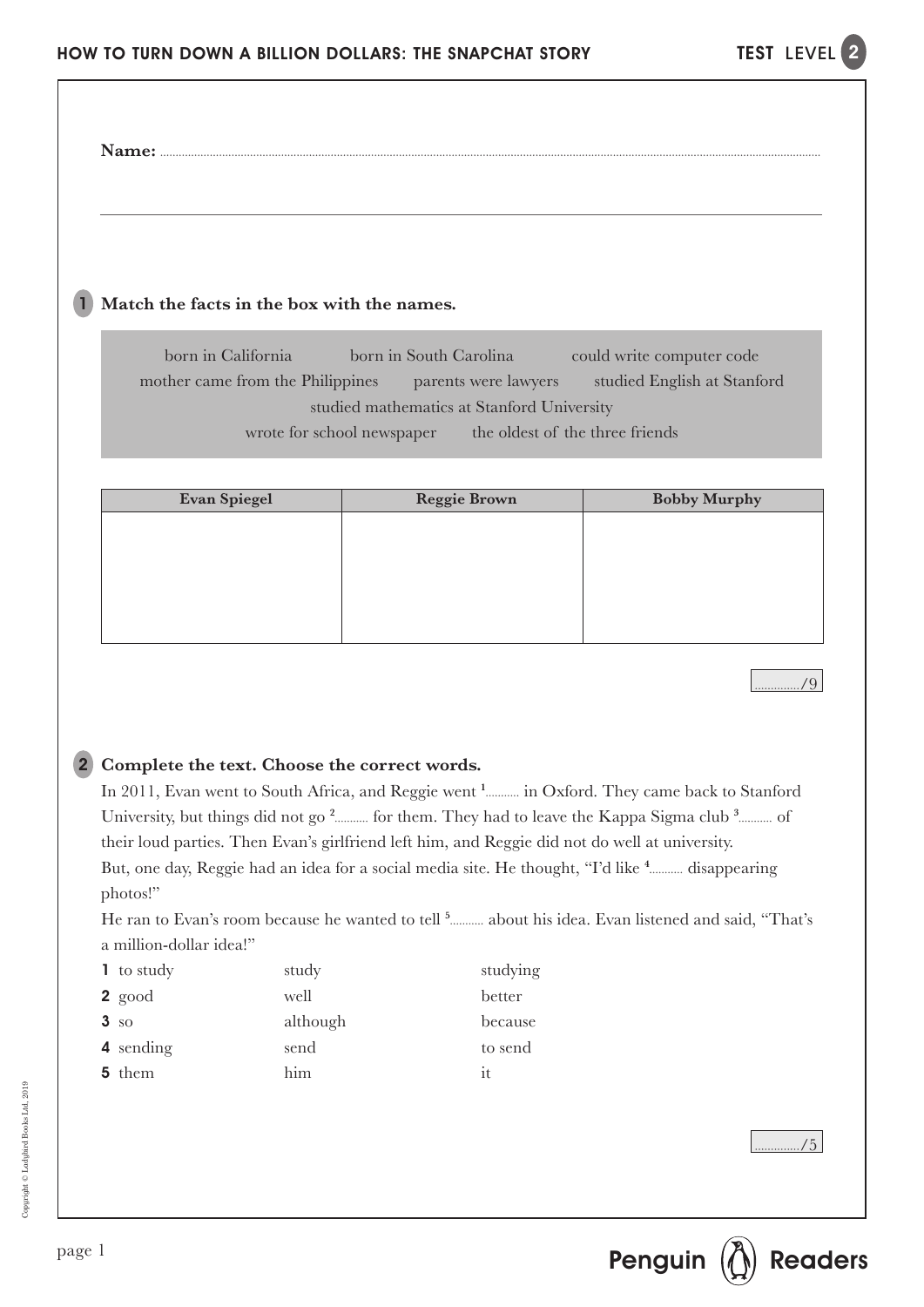

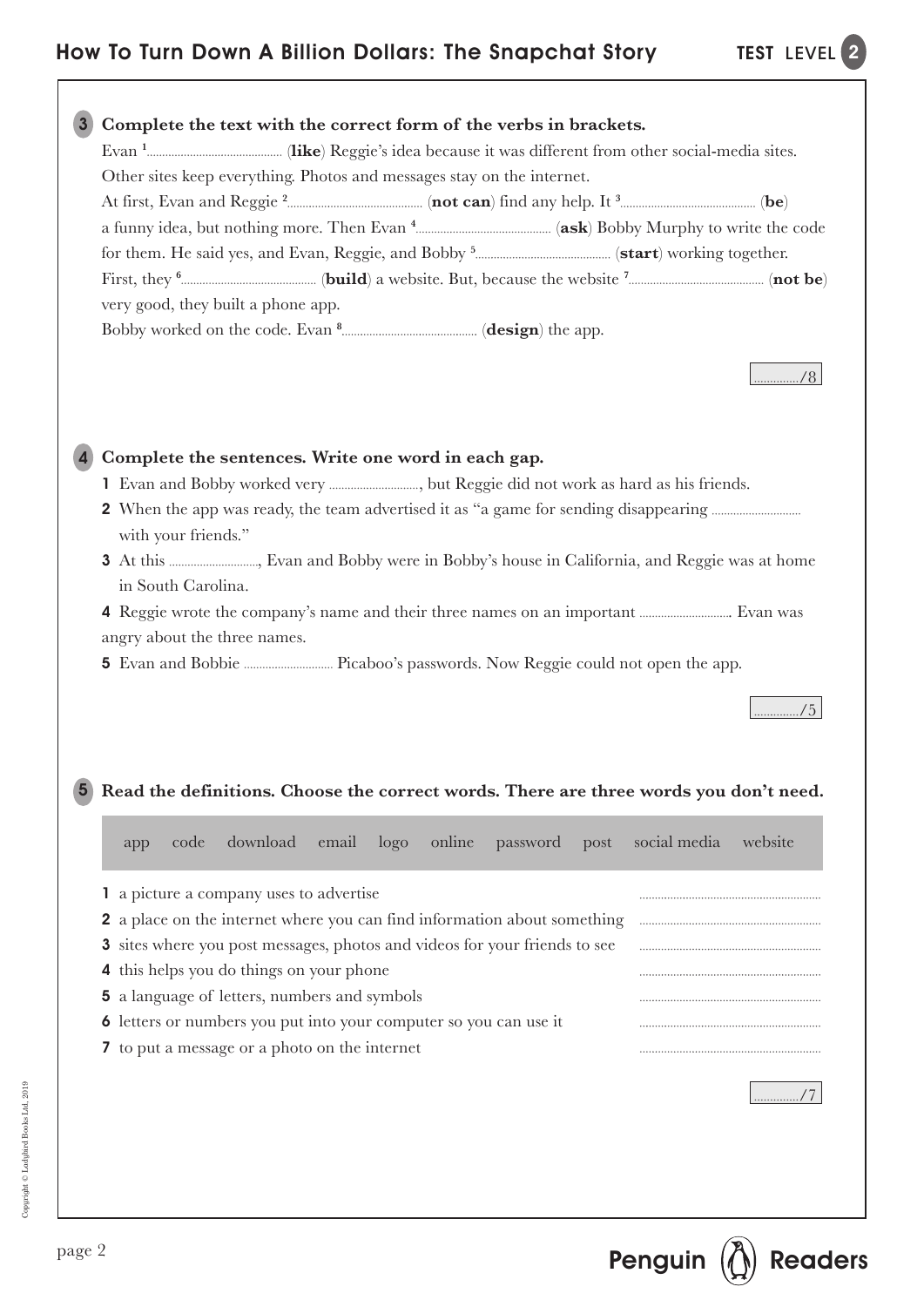$/6$ 

### **Match the two parts of the sentences. Draw a line between them.** 6

- 1 Slowly, lots of people started talking about "Evan's app,"
- 2 It was a new app,
- 3 People really liked Snapchat,
- 4 But the app now needed a lot of work,
- 5 Evan could stop studying and start
- 6 Other companies wanted to help Snapchat with money,
- a and students' parents did not use it.
- b and they did not have much money.
- c working at Snapchat every day.
- d and there were new Snapchat users.
- e but Lightspeed stopped Snapchat from taking their money.
- f and Evan and Bobby were very happy about this.

| between                                     | everybody                                                  | needed<br>quickly            | too |
|---------------------------------------------|------------------------------------------------------------|------------------------------|-----|
|                                             |                                                            |                              |     |
|                                             |                                                            |                              |     |
|                                             |                                                            |                              |     |
| the company.                                |                                                            |                              |     |
|                                             |                                                            |                              | /5  |
| Choose the correct answers (a, b or c).     |                                                            |                              |     |
| <b>1</b> What is Silicon Valley famous for? |                                                            |                              |     |
| <b>a</b> banks                              | <b>b</b> cars                                              | c computers                  |     |
| 2 Who wanted to buy Snapchat in 2012?       |                                                            |                              |     |
| <b>a</b> Reggie Brown                       | <b>b</b> Mark Zuckerberg                                   | <b>c</b> Michael Lynton      |     |
|                                             | <b>3</b> What did Evan and Bobby add to their app in 2012? |                              |     |
| a Poke                                      | <b>b</b> video                                             | <b>c</b> disappearing photos |     |
|                                             |                                                            |                              |     |
|                                             |                                                            |                              |     |
|                                             |                                                            |                              |     |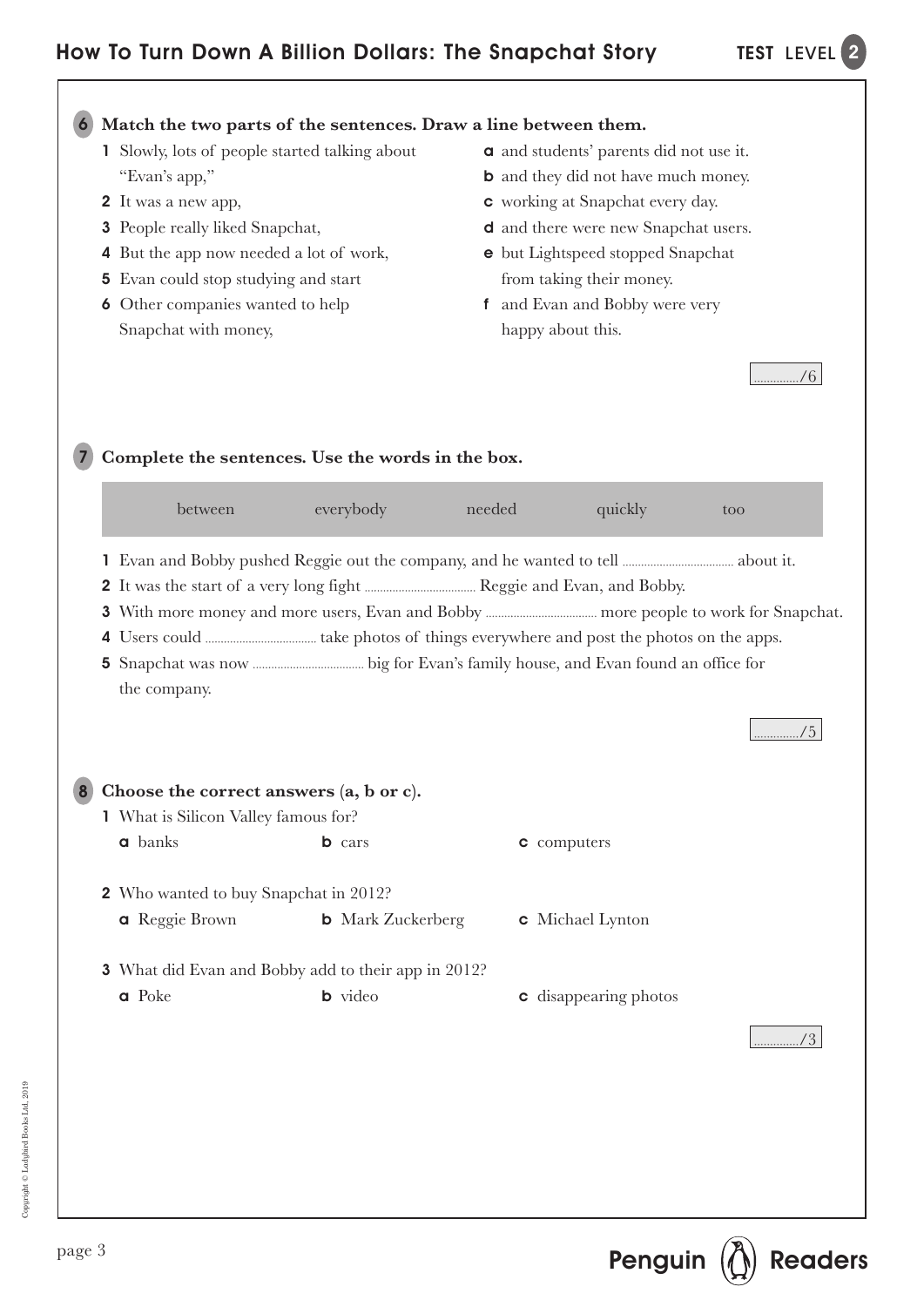| <b>Bobby</b>            | Evan                             | Hackers                                                                | Reggie                          | Snapchat users                                                     | Zuckerberg                |
|-------------------------|----------------------------------|------------------------------------------------------------------------|---------------------------------|--------------------------------------------------------------------|---------------------------|
|                         |                                  |                                                                        |                                 |                                                                    |                           |
|                         |                                  |                                                                        |                                 |                                                                    |                           |
| users on the internet.  |                                  |                                                                        |                                 |                                                                    |                           |
|                         |                                  |                                                                        |                                 |                                                                    |                           |
|                         |                                  |                                                                        |                                 |                                                                    |                           |
| for twenty-four hours.  |                                  |                                                                        |                                 |                                                                    |                           |
|                         |                                  |                                                                        |                                 |                                                                    |                           |
|                         |                                  |                                                                        |                                 |                                                                    |                           |
|                         |                                  |                                                                        |                                 |                                                                    |                           |
|                         |                                  |                                                                        |                                 |                                                                    |                           |
|                         |                                  | 10 Who told Snapchat and its users about the hacking on Christmas Day? |                                 |                                                                    |                           |
| <b>a</b> Evan and Bobby |                                  |                                                                        |                                 |                                                                    |                           |
| <b>b</b> the hackers    |                                  |                                                                        |                                 |                                                                    |                           |
| <b>c</b> Facebook users |                                  |                                                                        |                                 |                                                                    |                           |
|                         |                                  |                                                                        |                                 |                                                                    |                           |
|                         |                                  |                                                                        |                                 |                                                                    |                           |
|                         |                                  |                                                                        |                                 |                                                                    |                           |
|                         |                                  | 11 Put the events in the correct order $(1-6)$ .                       |                                 |                                                                    |                           |
| a<br>b                  |                                  | Snapchat starts Snapchat Live at the Electric Daisy Carnival.          |                                 | Companies, like Samsung, started advertising through Live Stories. |                           |
| $\mathbf c$             | Reggie was paid \$157.5 million. |                                                                        |                                 |                                                                    |                           |
| d                       |                                  | Facebook buys WhatsApp for \$19 billion.                               |                                 |                                                                    |                           |
| $\mathbf e$             |                                  | Snapchat users were able to send messages and video messages.          |                                 |                                                                    |                           |
| f                       | Snapchat starts using Snapcodes. |                                                                        |                                 |                                                                    |                           |
|                         |                                  |                                                                        |                                 |                                                                    | /6                        |
|                         |                                  |                                                                        |                                 |                                                                    |                           |
|                         |                                  |                                                                        |                                 |                                                                    |                           |
|                         |                                  | 12 Tick $\sqrt{\ }$ the five famous Snapchat users.                    |                                 |                                                                    |                           |
| Chris Hemsworth         |                                  |                                                                        | DJ Khaled                       |                                                                    | Donald Trump              |
| Dr. Miami               |                                  |                                                                        | Harry Potter<br>Mackenzie Stith |                                                                    | Kim Kardashian<br>Madonna |
| Lana Del Rey            |                                  |                                                                        | Shonduras                       |                                                                    |                           |
| Mahershala Ali          |                                  |                                                                        |                                 |                                                                    |                           |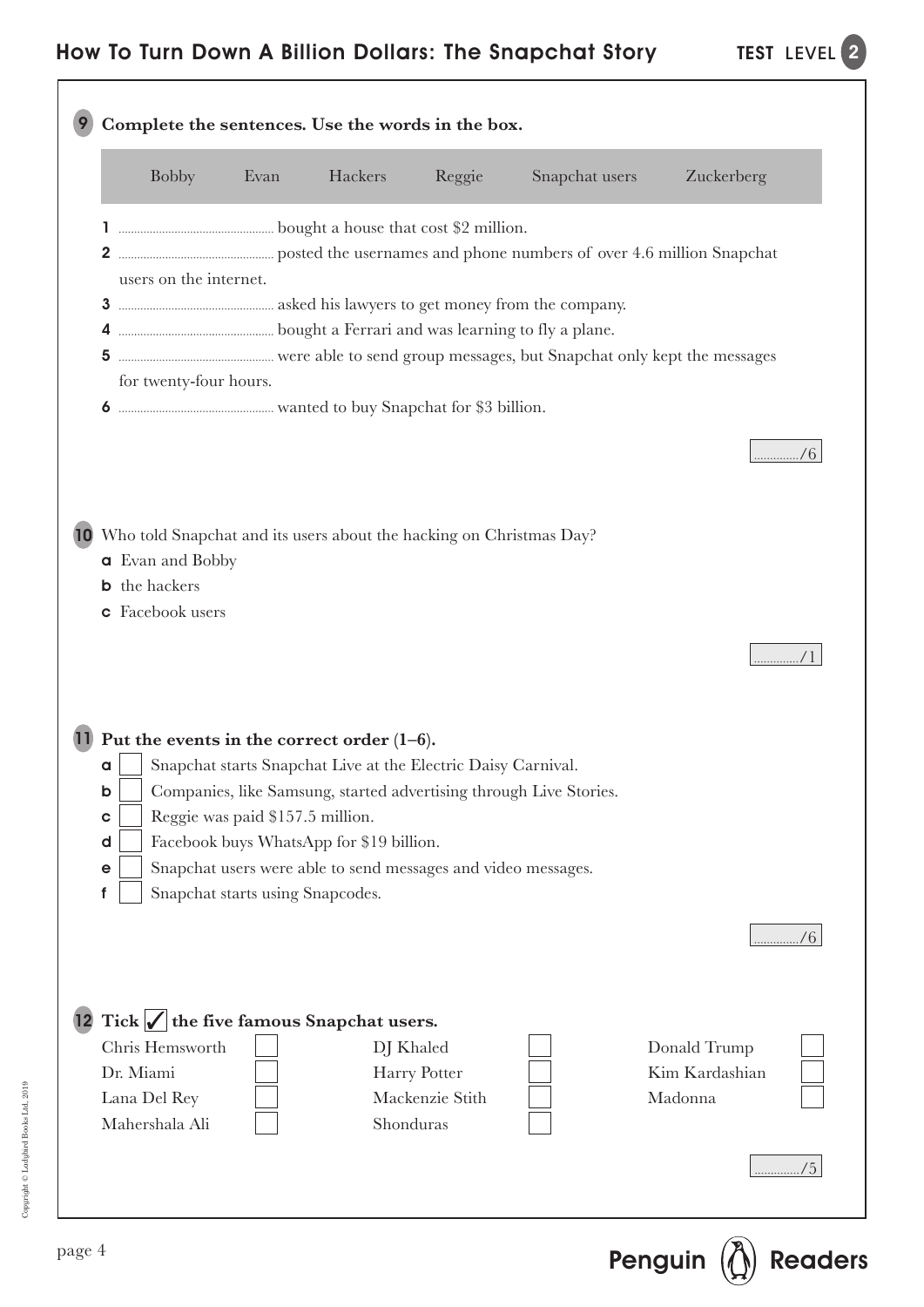

Copyright © Ladybird Books Ltd, 2019 Copyright © Ladybird Books Ltd, 2019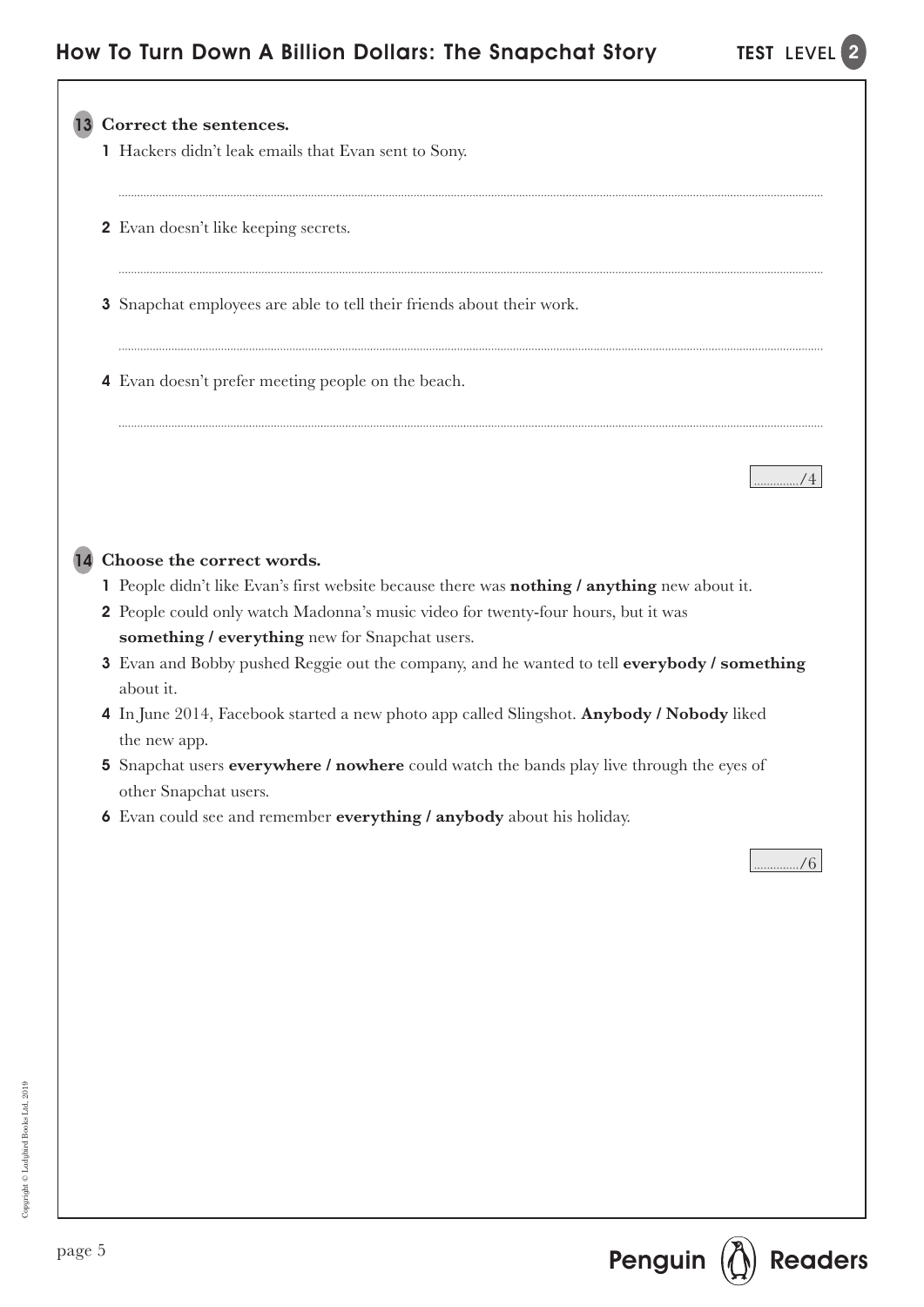|                                                                                                  | <b>a</b> add<br>In September 2015, Snapchat 1<br><b>b</b> to add<br><b>c</b> added<br><b>d</b> adding                                                                                                                                              | new camera lenses to the app. You take photos |                                                           |                                                                                    |
|--------------------------------------------------------------------------------------------------|----------------------------------------------------------------------------------------------------------------------------------------------------------------------------------------------------------------------------------------------------|-----------------------------------------------|-----------------------------------------------------------|------------------------------------------------------------------------------------|
| <b>a</b> through<br>$\overline{2}$<br><b>b</b> across<br>$\sin$<br>$d$ on                        | a camera lens. Users could choose different lenses for their photographs. One lens                                                                                                                                                                 |                                               |                                                           |                                                                                    |
|                                                                                                  | could help you look $3 \mid a$ the most beautiful<br><b>b</b> more beautiful<br><b>c</b> beauty<br>d beautifuler                                                                                                                                   | One lens could make you look 4                |                                                           | <b>a</b> uglyier<br><b>b</b> uglier<br><b>c</b> the uglier<br><b>d</b> the ugliest |
|                                                                                                  | Other lenses could help you look funnier. Users could try new lenses every day and Snapchat                                                                                                                                                        |                                               |                                                           |                                                                                    |
| $a$ keep<br>$\overline{\mathbf{5}}$<br><b>b</b> are keeping<br><b>c</b> to keep<br><b>d</b> kept | people's favorite lenses. For a short time, users 6                                                                                                                                                                                                |                                               | <b>a</b> could<br><b>b</b> can<br>c couldn't<br>$d$ can't | also buy lenses                                                                    |
| through the app.                                                                                 |                                                                                                                                                                                                                                                    |                                               |                                                           | /6                                                                                 |
| 16 Choose the best answer.<br><b>d</b> Because it wants to make money.                           | Why is Snapchat always thinking of new ideas, according to the book?<br><b>a</b> Because it wants to be better than Facebook.<br><b>b</b> Because it wants to make the app better.<br><b>c</b> Because its users are always asking for new things. |                                               |                                                           |                                                                                    |
|                                                                                                  |                                                                                                                                                                                                                                                    |                                               |                                                           |                                                                                    |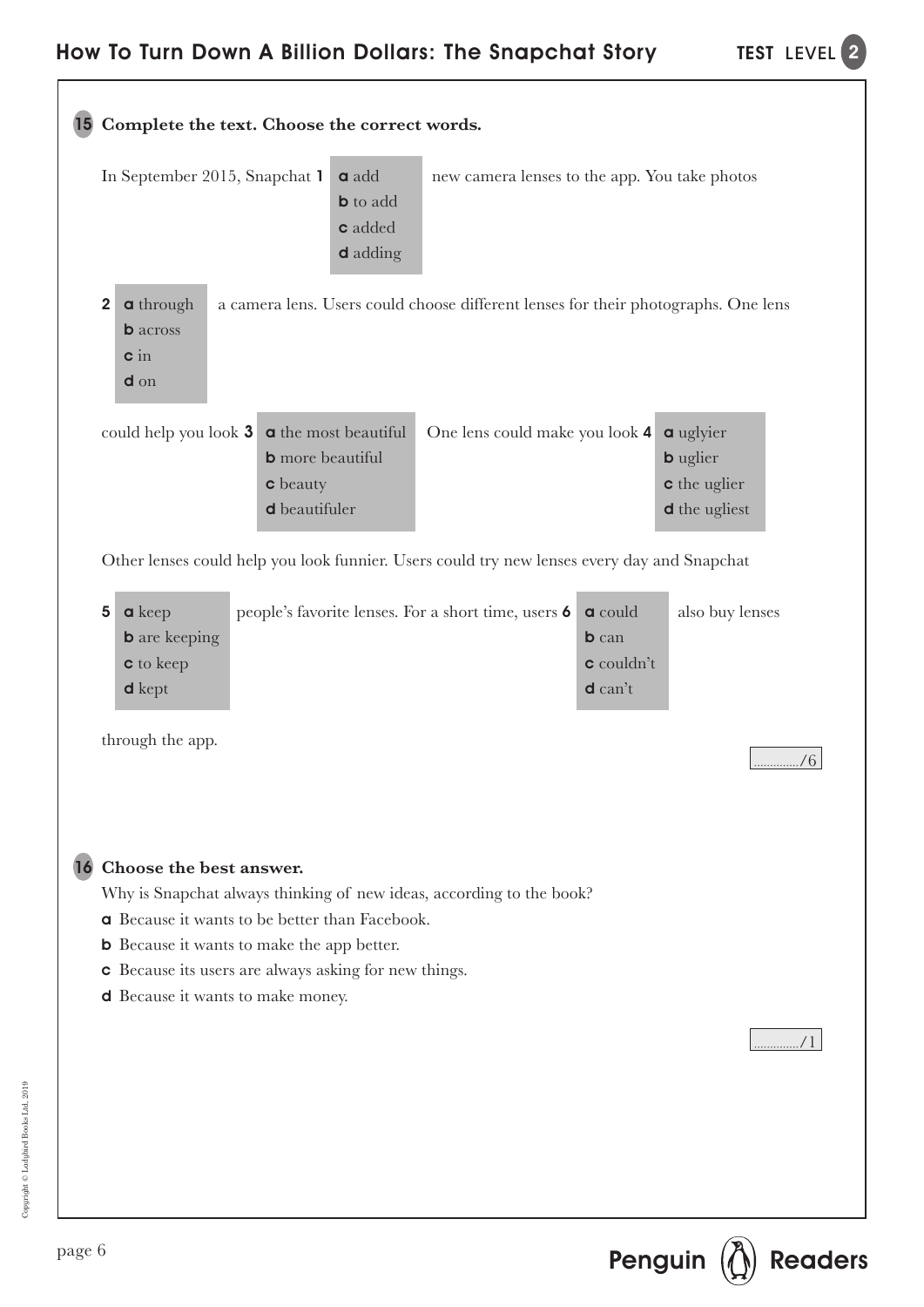